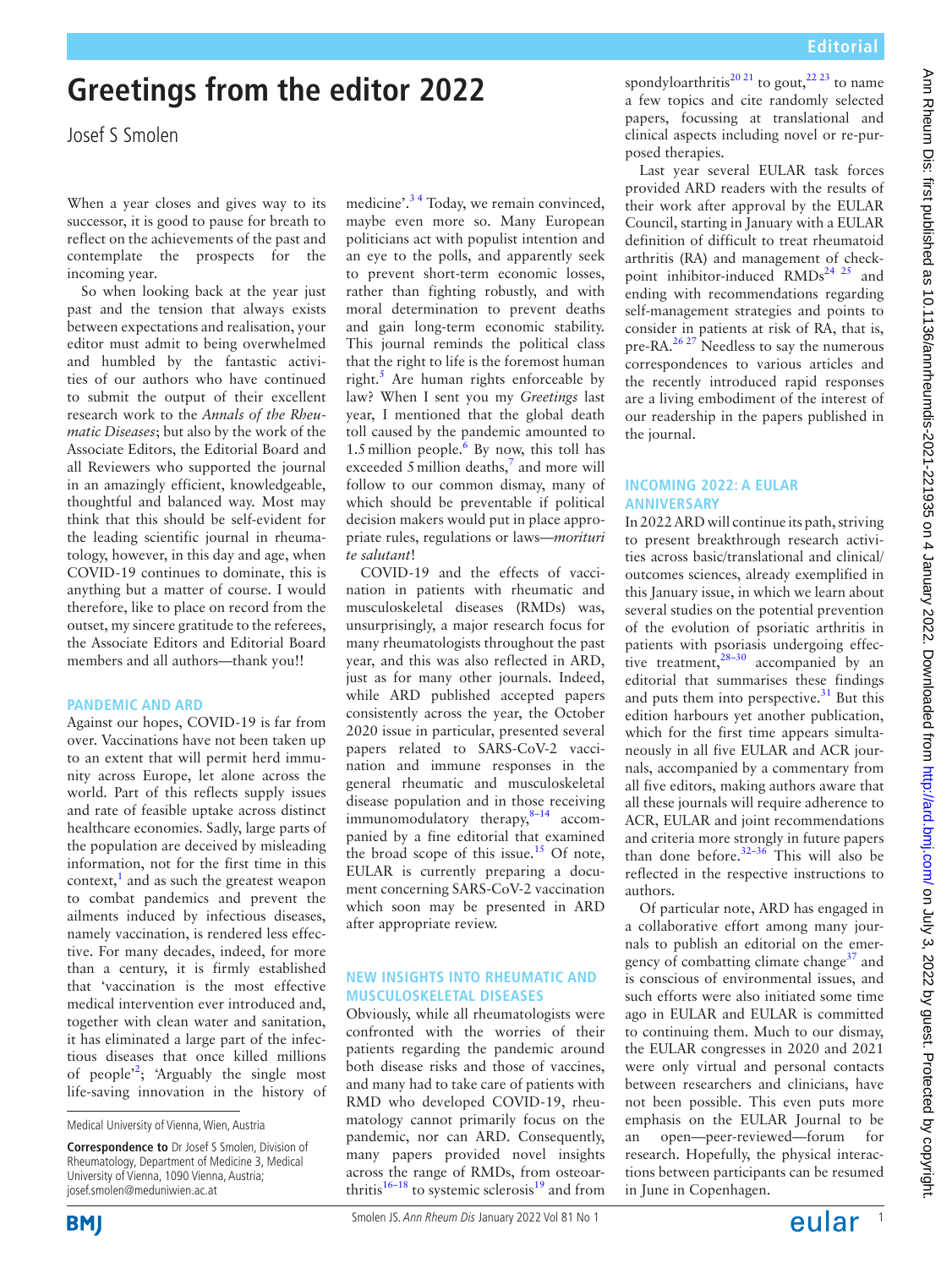### **Editorial**

Speaking of EULAR: while 3years ago ARD, the oldest journal devoted to rheumatology, celebrated its 90th anniversary and 2 years ago the 20th anniversary of becoming 'The EULAR Journal',<sup>38</sup> yet another anniversary must be honoured in 2022, namely the founding of EULAR itself in 1947. EULAR's 75th anniversary will obviously be celebrated at the EULAR congress, but with the turn of the year, ARD hereby conveys sincere congratulations to its parent organisation on this occasion with many thanks for the terrific collaboration over the decades!

Let me please close where I started, thanking wholeheartedly the reviewers, authors, editorial board and especially you, the readers! As always, I will be happy to receive your feedback on the scope and quality of the papers and on topics that you may wish to see covered in the future so that we can consider further important steps into the coming years.

And let me please use this opportunity to wish you and your families a happy, successful, safe and healthy New Year!

**Acknowledgements** I would like to thank Christiane Notarmarco and Professors Hans Bijlsma and Iain McInnes for their critical comments and thoughtful suggestions regarding this and the previous Greetings pieces.

**Funding** The author has not declared a specific grant for this research from any funding agency in the public, commercial or not-for-profit sectors.

**Competing interests** None declared.

**Patient and public involvement** Patients and/or the public were not involved in the design, or conduct, or reporting, or dissemination plans of this research.

**Patient consent for publication** Not applicable.

**Ethics approval** This study does not involve human participants.

**Provenance and peer review** Commissioned; internally peer reviewed.



**Open access** This is an open access article distributed in accordance with the Creative Commons Attribution Non Commercial (CC BY-NC 4.0) license, which permits others to distribute, remix, adapt, build upon this work non-commercially, and license their derivative works on different terms, provided the original work is properly cited, appropriate credit is given, any changes made indicated, and the use is non-commercial. See: [http://creativecommons.org/](http://creativecommons.org/licenses/by-nc/4.0/) [licenses/by-nc/4.0/](http://creativecommons.org/licenses/by-nc/4.0/).

© Author(s) (or their employer(s)) 2022. Re-use permitted under CC BY-NC. No commercial re-use. See rights and permissions. Published by BMJ.

Check for updates

**To cite** Smolen JS. Ann Rheum Dis 2022;**81**:1–3.

Received 29 November 2021 Accepted 29 November 2021 Ann Rheum Dis 2022;**81**:1–3. doi:10.1136/annrheumdis-2021-221935

#### **REFERENCES**

- <span id="page-1-0"></span>1 Davis M. 'Globalist war against humanity shifts into high gear': Online anti-vaccination websites and 'anti-public' discourse. [Public Underst Sci](http://dx.doi.org/10.1177/0963662518817187) 2019;28:357-71.
- <span id="page-1-1"></span>2 Rappuoli R, Pizza M, Del Giudice G, Del GG, et al. Vaccines, new opportunities for a new Society. [Proc](http://dx.doi.org/10.1073/pnas.1402981111)  [Natl Acad Sci U S A](http://dx.doi.org/10.1073/pnas.1402981111) 2014;111:12288–93.
- <span id="page-1-2"></span>3 World Economic Forum. A brief history of vaccines and how they changed the world, 2020. Available: [https://](https://www%20weforum%20org/agenda/2020/04/how-vaccines-changed-the-world/) [www weforum org/agenda/2020/04/how-vaccines](https://www%20weforum%20org/agenda/2020/04/how-vaccines-changed-the-world/)[changed-the-world/](https://www%20weforum%20org/agenda/2020/04/how-vaccines-changed-the-world/) [Accessed 24 Nov 2011].
- 4 Richter R, Davis citingM. A discussion of vaccines, "the single most life-saving innovation ever in the history of medicine". Scope - Stanford Medicine, 2015. Available: [https://scopeblog.stanford.edu/2015/02/10/](https://scopeblog.stanford.edu/2015/02/10/a-discussion-of-vaccines-the-single-most-life-saving-medical-innovation-ever-in-the-history-of-medicine/) [a-discussion-of-vaccines-the-single-most-life-saving](https://scopeblog.stanford.edu/2015/02/10/a-discussion-of-vaccines-the-single-most-life-saving-medical-innovation-ever-in-the-history-of-medicine/)[medical-innovation-ever-in-the-history-of-medicine/](https://scopeblog.stanford.edu/2015/02/10/a-discussion-of-vaccines-the-single-most-life-saving-medical-innovation-ever-in-the-history-of-medicine/)
- <span id="page-1-3"></span>5 United Nations. Universal Declaration of human rights. General assembly resolution 217A, 1948. Available: [https://www.un.org/en/about-us/universal-declaration](https://www.un.org/en/about-us/universal-declaration-of-human-rights)[of-human-rights](https://www.un.org/en/about-us/universal-declaration-of-human-rights) [Accessed 11 Nov 2021].
- <span id="page-1-4"></span>6 Smolen JS. Greetings from the editor 2021. Ann [Rheum Dis](http://dx.doi.org/10.1136/annrheumdis-2020-219628) 2021;80:1–3.
- <span id="page-1-5"></span>7 Johns Hopkins University & Medicin. Coronavirus resource center, 2021. Available: [https://coronavirus.](https://coronavirus.jhu.edu/) [jhu.edu/](https://coronavirus.jhu.edu/) [Accessed 20 Nov 2021].
- <span id="page-1-6"></span>8 Geisen UM, Berner DK, Tran F, et al. Immunogenicity and safety of anti-SARS-CoV-2 mRNA vaccines in patients with chronic inflammatory conditions and immunosuppressive therapy in a monocentric cohort. [Ann Rheum Dis](http://dx.doi.org/10.1136/annrheumdis-2021-220272) 2021;80:1306-11.
- 9 Simon D, Tascilar K, Fagni F, et al. SARS-CoV-2 vaccination responses in untreated, conventionally treated and anticytokine-treated patients with immune-mediated inflammatory diseases. Ann Rheum [Dis](http://dx.doi.org/10.1136/annrheumdis-2021-220461) 2021;80:1312–6.
- 10 Furer V, Eviatar T, Zisman D, et al. Immunogenicity and safety of the BNT162b2 mRNA COVID-19 vaccine in adult patients with autoimmune inflammatory rheumatic diseases and in the general population: a multicentre study. [Ann Rheum Dis](http://dx.doi.org/10.1136/annrheumdis-2021-220647) 2021;80:1330–8.
- 11 Haberman RH, Herati R, Simon D, et al. Methotrexate hampers immunogenicity to BNT162b2 mRNA COVID-19 vaccine in immune-mediated inflammatory disease. [Ann Rheum Dis](http://dx.doi.org/10.1136/annrheumdis-2021-220597) 2021;80:1339–44.
- 12 Mrak D, Tobudic S, Koblischke M, et al. SARS-CoV-2 vaccination in rituximab-treated patients: B cells promote humoral immune responses in the presence of T-cell-mediated immunity. [Ann Rheum Dis](http://dx.doi.org/10.1136/annrheumdis-2021-220781) 2021;80:1345–50.
- 13 Prendecki M, Clarke C, Edwards H, et al. Humoral and T-cell responses to SARS-CoV-2 vaccination in patients receiving immunosuppression. [Ann Rheum Dis](http://dx.doi.org/10.1136/annrheumdis-2021-220626) 2021;80:1322–9.
- 14 Braun-Moscovici Y, Kaplan M, Braun M, et al. Disease activity and humoral response in patients with inflammatory rheumatic diseases after two doses of the pfizer mRNA vaccine against SARS-CoV-2. Ann [Rheum Dis](http://dx.doi.org/10.1136/annrheumdis-2021-220503) 2021;80:1317–21.
- <span id="page-1-7"></span>15 Winthrop KL, Whitley RJ, Aletaha D. SARS-CoV-2 and the rheumatology patient: the last 12 months and a boost in the future. [Ann Rheum Dis](http://dx.doi.org/10.1136/annrheumdis-2021-221251) 2021;80:1249–51.
- <span id="page-1-8"></span>16 Boer CG, Szilagyi I, Nguyen NL, et al. Vitamin K antagonist anticoagulant usage is associated with increased incidence and progression of osteoarthritis. [Ann Rheum Dis](http://dx.doi.org/10.1136/annrheumdis-2020-219483) 2021;80:598–604.
- 17 Ballal P, Peloquin C, Boer CG, et al. Warfarin use and risk of knee and hip replacements. [Ann Rheum Dis](http://dx.doi.org/10.1136/annrheumdis-2020-219646) 2021;80:605–9.
- 18 Loeser RF, Berenbaum F, Kloppenburg M. Vitamin K and osteoarthritis: is there a link? [Ann Rheum Dis](http://dx.doi.org/10.1136/annrheumdis-2020-219765) 2021;80:547–9.
- <span id="page-1-9"></span>19 Clark KEN, Campochiaro C, Csomor E, et al. Molecular basis for clinical diversity between autoantibody subsets in diffuse cutaneous systemic sclerosis. Ann [Rheum Dis](http://dx.doi.org/10.1136/annrheumdis-2021-220402) 2021;80:1584–93.
- <span id="page-1-10"></span>20 Landewé RBM, Gensler LS, Poddubnyy D, et al. Continuing versus withdrawing ixekizumab treatment in patients with axial spondyloarthritis who achieved remission: efficacy and safety results from a placebocontrolled, randomised withdrawal study (COAST-Y). [Ann Rheum Dis](http://dx.doi.org/10.1136/annrheumdis-2020-219717) 2021;80:1022–30.
- 21 Baraliakos X, Gossec L, Pournara E, et al. Secukinumab in patients with psoriatic arthritis and axial manifestations: results from the double-blind, randomised, phase 3 maximise trial. [Ann Rheum Dis](http://dx.doi.org/10.1136/annrheumdis-2020-218808) 2021;80:582–90.
- <span id="page-1-11"></span>22 Koto R, Nakajima A, Horiuchi H, et al. Serum uric acid control for prevention of gout flare in patients with asymptomatic hyperuricaemia: a retrospective cohort study of health insurance claims and medical check-up data in Japan. [Ann Rheum Dis](http://dx.doi.org/10.1136/annrheumdis-2021-220439) 2021;80:1483-1490.
- 23 Lan Z, Chen L, Feng J, et al. Mechanosensitive TRPV4 is required for crystal-induced inflammation. Ann Rheum [Dis](http://dx.doi.org/10.1136/annrheumdis-2021-220295) 2021;80:1604–14.
- <span id="page-1-12"></span>24 Nagy G, Roodenrijs NM, Welsing PM, et al. EULAR definition of difficult-to-treat rheumatoid arthritis. [Ann](http://dx.doi.org/10.1136/annrheumdis-2020-217344)  [Rheum Dis](http://dx.doi.org/10.1136/annrheumdis-2020-217344) 2021;80:31–5.
- 25 Kostine M, Finckh A, Bingham CO, et al. EULAR points to consider for the diagnosis and management of rheumatic immune-related adverse events due to cancer immunotherapy with checkpoint inhibitors. Ann [Rheum Dis](http://dx.doi.org/10.1136/annrheumdis-2020-217139) 2021;80:36–48.
- <span id="page-1-13"></span>26 Nikiphorou E, Santos EJF, Marques A, et al. 2021 EULAR recommendations for the implementation of self-management strategies in patients with inflammatory arthritis. [Ann Rheum Dis](http://dx.doi.org/10.1136/annrheumdis-2021-220249) 2021;80:1278–85.
- 27 Mankia K, Siddle HJ, Kerschbaumer A, et al. EULAR points to consider for conducting clinical trials and observational studies in individuals at risk of rheumatoid arthritis. [Ann Rheum Dis](http://dx.doi.org/10.1136/annrheumdis-2021-220884) 2021;80:1286–98.
- <span id="page-1-14"></span>28 Gisondi P, Bellinato F, Targher G. Biological diseasemodifying antirheumatic drugs may mitigate the risk of psoriatic arthritis in patients with chronic plaque psoriasis. [Ann Rheum Dis](http://dx.doi.org/10.1136/annrheumdis-2021-219961) 2022;81:68–73.
- 29 Acosta Felquer ML, LoGiudice L, Galimberti ML. Treating the skin with biologics in patients with psoriasis decreases the incidence of psoriatic arthritis. [Ann Rheum Dis](http://dx.doi.org/10.1136/annrheumdis-2021-220865) 2022;81:74–9.
- 30 Meer E, Merola JF, Fitzsimmons R, Does biologic therapy impact the development of PSA among patients with psoriasis? [Ann Rheum Dis](http://dx.doi.org/10.1136/annrheumdis-2021-220761) 2022;81:80–6.
- <span id="page-1-15"></span>31 McGonagle DG, Zabotti A, Watad A. Intercepting psoriatic arthritis in patients with psoriasis: buy one get one free? [Ann Rheum Dis](http://dx.doi.org/10.1136/annrheumdis-2021-221255) 2022;81:7–10.
- <span id="page-1-16"></span>32 Felson D, Lacaille D, LaValley MP. Re-Examining remission definitions in rheumatoid arthritis: considering the 28-Joint disease activity score, Creactive protein level and patient global assessment. [Ann Rheum Dis](http://dx.doi.org/10.1136/annrheumdis-2021-221653) 2022;81:4–7.
- 33 Felson D, Lacaille D, LaValley MP, et al. Reexamining remission definitions in rheumatoid arthritis: considering the twenty-eight-joint disease activity score, C-reactive protein level and patient global assessment. [RMD Open](http://dx.doi.org/10.1136/rmdopen-2021-002034) 2021;7:e002034.
- 34 Felson DT, Lacaille D, LaValley MP, et al. Reexamining Remission Definitions in Rheumatoid Arthritis: Considering the Twenty-Eight-Joint Disease Activity Score, C-Reactive Protein Level, and Patient Global Assessment. [ACR Open Rheumatol](http://dx.doi.org/10.1002/acr2.11345) 2021. doi:10.1002/acr2.11345. [Epub ahead of print: 16 Nov 2021].
- 35 Felson DT, Lacaille D, LaValley MP. Reexamining remission definitions in rheumatoid arthritis: considering the Twenty-Eight-Joint disease activity score, C-reactive protein level, and patient global assessment. Arthritis Rheumatol2021.